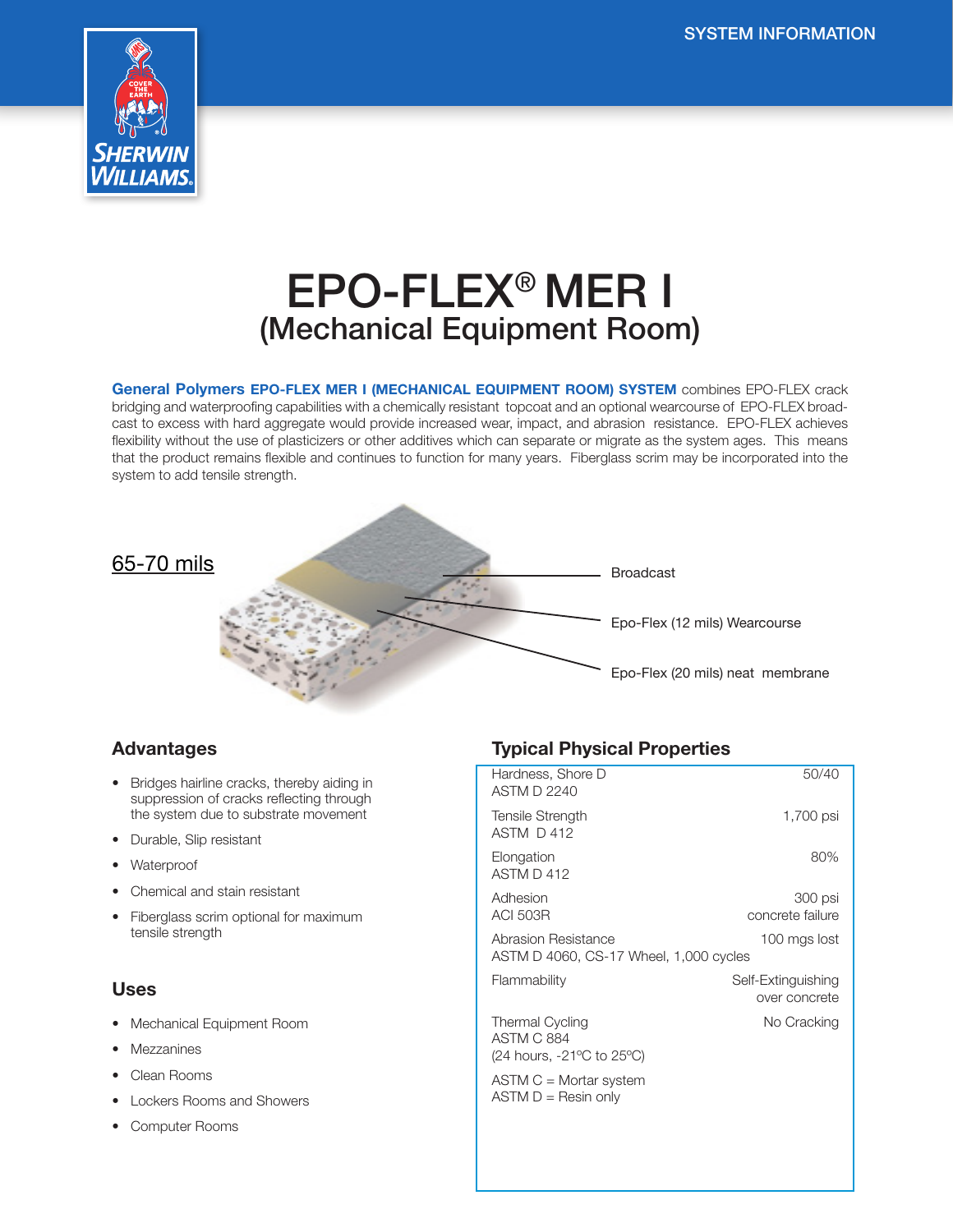#### Installation

General Polymers materials shall only be installed by approved contractors. The following information is to be used as a guideline for the installation of the **EPO-FLEX MER I (MECHANICAL EQUIPMENT ROOM) SYSTEM.** Contact the Technical Service Department for assistance prior to application.

## Surface Preparation — General

General Polymers systems can be applied to a variety of substrates, if the substrate is properly prepared. Preparation of surfaces other than concrete will depend on the type of substrate, such as wood, concrete block, quarry tile, etc. Should there be any questions regarding a specific substrate or condition, please contact the Technical Service Department prior to starting the project. Refer to Surface Preparation (Form G-1).

## Surface Preparation — Concrete

Concrete surfaces shall be abrasive blasted to remove all surface contaminants and laitance. The prepared concrete shall have a surface profile equal to CSP 3-5. Refer to Form-G-1.

After initial preparation has occurred, inspect the concrete for bug holes, voids, fins and other imperfections. Protrusions shall be ground smooth while voids shall be filled with a system compatible filler. For recommendations, consult the Technical Service Department.

#### **Temperature**

Throughout the application process, substrate temperature should be 60ºF - 90ºF. Substrate temperature must be at least 5ºF above the dew point. Applications on concrete substrate should occur while temperature is falling to lessen offgassing. The material should not be applied in direct sunlight, if possible.

| <b>VOC</b><br><b>MIXED</b> |                  | <b>MATERIAL</b>                                                   | <b>MIX RATIO</b> | <b>THEORETICAL COVERAGE</b><br><b>PER COAT CONCRETE</b> | <b>PACKAGING</b> |
|----------------------------|------------------|-------------------------------------------------------------------|------------------|---------------------------------------------------------|------------------|
| $<$ 50 g/L                 | <b>Membrane</b>  | 3555                                                              | 1:1              | 80 sq. ft. / gal.                                       | 2 or 10 gals     |
| $<$ 50 g/L                 | Wearcourse       | 3555                                                              | 1:1              | 130 sq. ft. / gal.                                      | 2 or 10 gals     |
| $\mathbf{0}$               | <b>Broadcast</b> | 5310-8 Dry Silica Sand<br>(20-40 mesh) or<br>Other Hard Aggregate |                  | .10 lbs. / sq. ft.                                      | $100$ lbs        |

# Application Information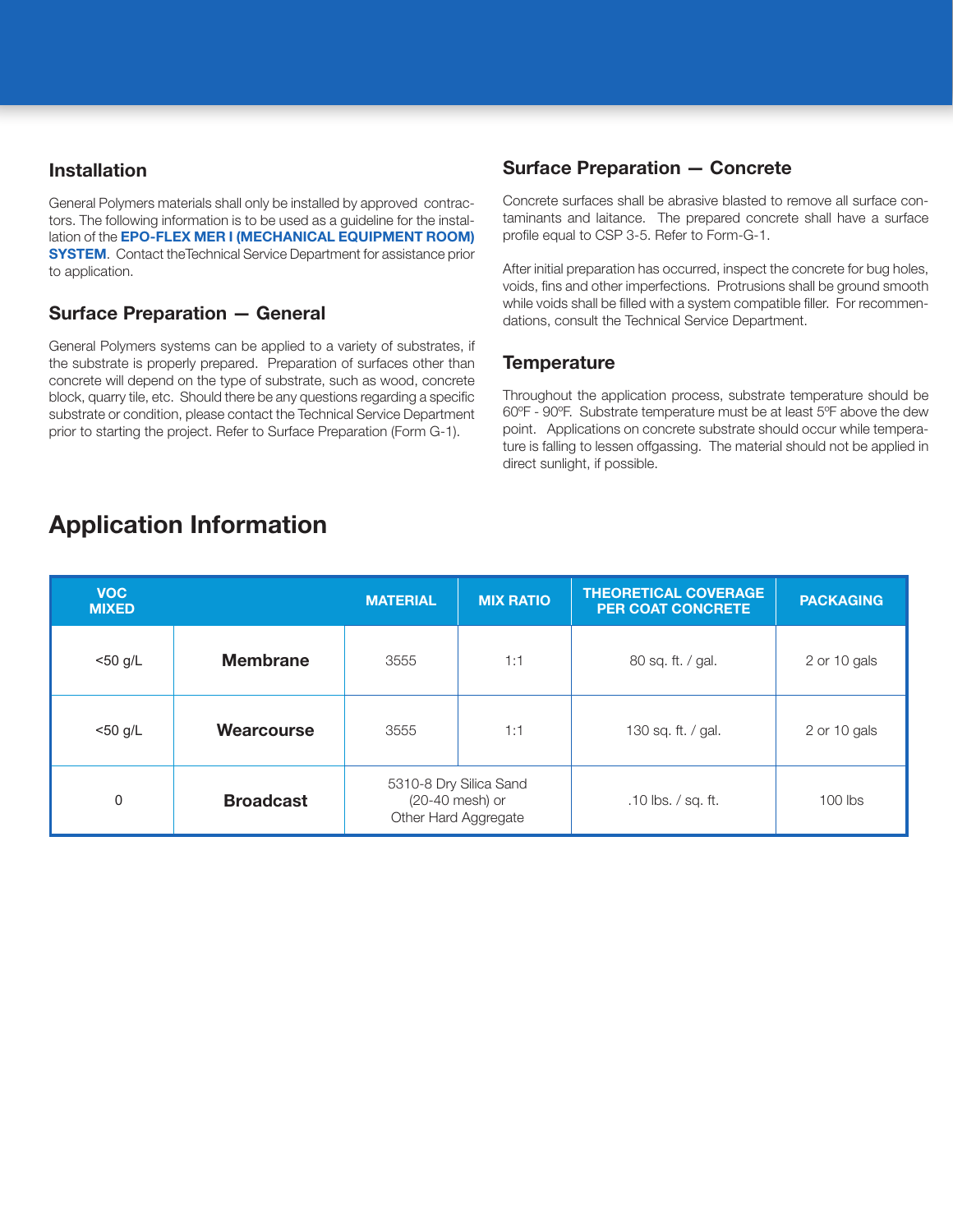#### Membrane

**Mixing and Application** - If priming is done to reduce outgassing, allow to cure overnight before topping

- 1. Premix 3555A (resin) using a low speed drill and Jiffy blade. Mix for one minute and until uniform, exercising caution not to whip air into the material.
- 2. Add 1 part 3555A (resin) to 1 part 3555B (hardener) by volume. Mix with low speed drill and Jiffy blade for three minutes and until uniform.
- 3. Immediately pour the mixed material onto the substrate and pull out using a 1/4" or 1/8" v-notched squeegee to yield 20 mils WFT and cross roll with a 3/8" nap roller. Readings must be taken continuously during application with a wet mil gauge to verify material is being applied at the proper thickness. Allow to cure overnight at 73ºF surface temperature. Material cures slower at lower temperatures.

4. After the membrane is cured, check for surface blush. Remove any blush with detergent wash prior to applying wearcourse.

#### **Wearcourse**

#### Mixing and Application

- 1. Premix 3555A (resin) using a low speed drill and Jiffy blade. Mix for one minute and until uniform, exercising caution not to whip air into the material.
- 2. Add 1 part 3555A (resin) to 1 part 3555B (hardener) by volume. Mix with low speed drill and Jiffy blade for three minutes and until uniform.
- 3. Immediately pour the mixed material onto the substrate and pull out using a 1/4" or 1/8" v-notched squeegee to yield 12 mils WFT and cross roll with a 3/8" nap roller. Readings must be taken continuously during application with a wet mil gauge to verify material is being applied at the proper thickness. Material cures slower at lower temperatures.
- 4. Broadcast 5310-8 Dry Silica Sand (20-40 mesh) or other Hard Aggregate at 0.10 lbs per sq. ft. (10 lbs per 100 sq. ft.; 100 lbs per 1,000 sq. ft.) into wet material so no wet material is visible. Aggregate should be broadcast within one (1) hour of liquid application to ensure they are properly seated.
- 5. Allow to cure (Cure times vary depending on environmental conditions), sweep off excess aggregate with a clean, stiff bristled broom. Clean aggregate can be saved for future use. All imperfections such as high spots should be smoothed before the application of the seal coat.

NOTE: The floors finished appearance depends on the manner in which the aggregate has been applied. In grass seed like fashion, allow the aggregate to fall after being thrown upward and out. DO NOT THROW DOWNWARD AT A SHARP ANGLE USING FORCE.

# **Cleanup**

Clean up mixing and application equipment immediately after use. Use toluene or xylene. Observe all fire and health precautions when handling or storing solvents.

#### Safety

Refer to the MSDS sheet before use. All applicable federal, state, local and particular plant safety guidelines must be followed during the handling and installation and cure of these materials.

Safe and proper disposal of excess materials shall be done in accordance with applicable federal, state, and local codes.

#### Material Storage

Store materials in a temperature controlled environment (50ºF - 90ºF) and out of direct sunlight.

Keep resins, hardeners, and solvents separated from each other and away from sources of ignition. One year shelf life is expected for products stored between 50ºF - 90ºF.

#### **Maintenance**

Occasional inspection of the installed material and spot repair can prolong system life. For specific information, contact the Technical Service Department.

#### Shipping

- Destinations East of the Rocky Mountains are shipped F.O.B. Cincinnati, Ohio.
- Destinations West of the Rocky Mountains are shipped F.O.B. Victorville, California.

For specific information relating to international shipments, contact your local sales representative.